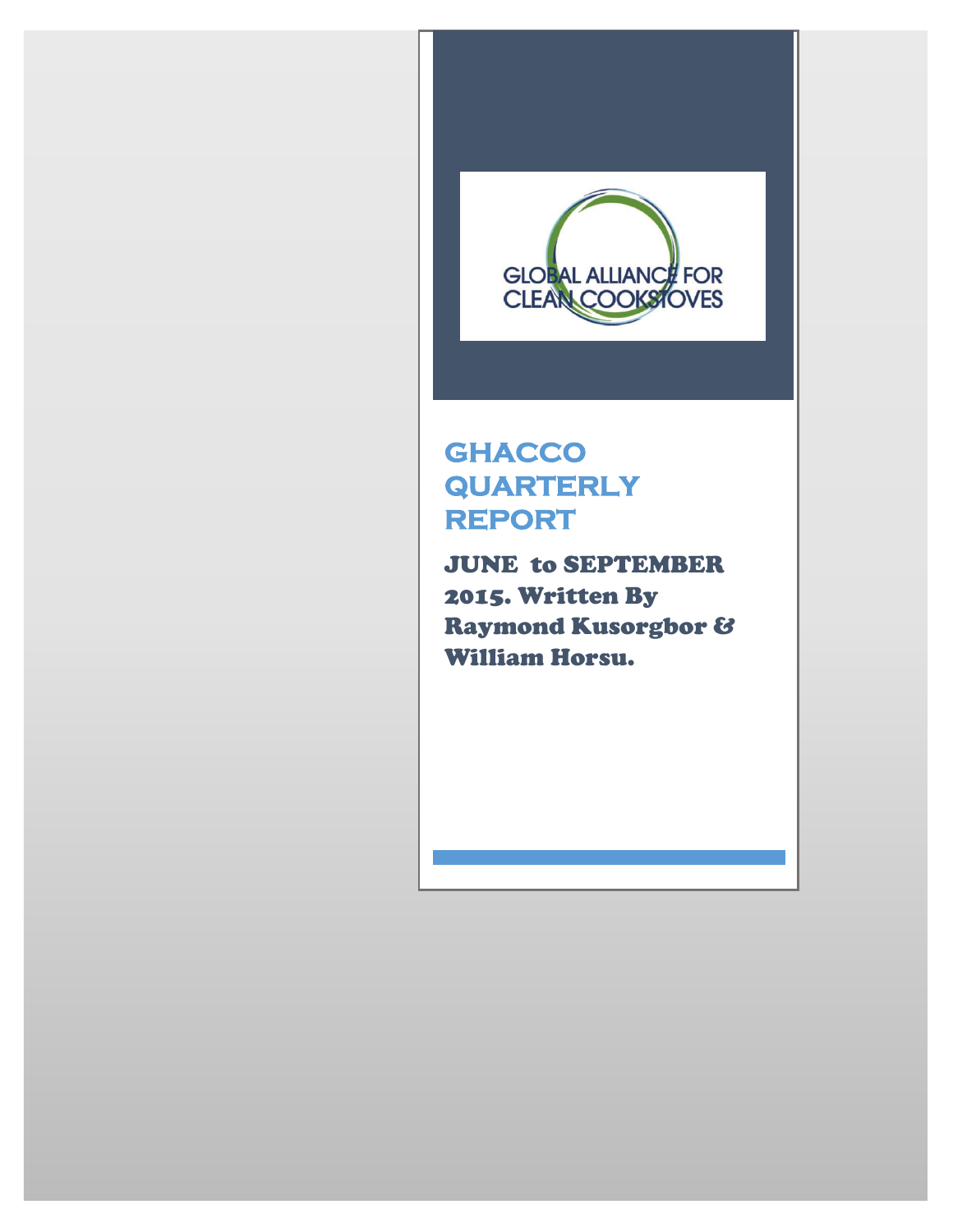#### TABLE OF CONTENTS

| 2.0  | RECRUITMENT OF NATIONAL COORDINATOR AND ADMINISTRATIVE AND         |
|------|--------------------------------------------------------------------|
| 3.0  |                                                                    |
| 4.0  |                                                                    |
| 5.0  |                                                                    |
| 6.0  |                                                                    |
| 7.0  |                                                                    |
| 8.0  | PROPOSED ACTIVITIES FOR DISTRIBUTORS/RETAILERS AND DATA REPORTING4 |
| 9.0  |                                                                    |
| 10.0 |                                                                    |
| 11.0 |                                                                    |
| 11.1 |                                                                    |
| 11.2 |                                                                    |
|      |                                                                    |
| 12.0 |                                                                    |
| 13.0 | $CONCLUSION 10$                                                    |

#### **List of Figures**

| Fig 4: Cross-sections facilitators and participants during coaching sessions at the measurements of 5 |  |
|-------------------------------------------------------------------------------------------------------|--|

#### **List of Tables**

| Table 1: Summary of total Funds received from GACC and expenses made by GGGA till date  8 |  |
|-------------------------------------------------------------------------------------------|--|
|                                                                                           |  |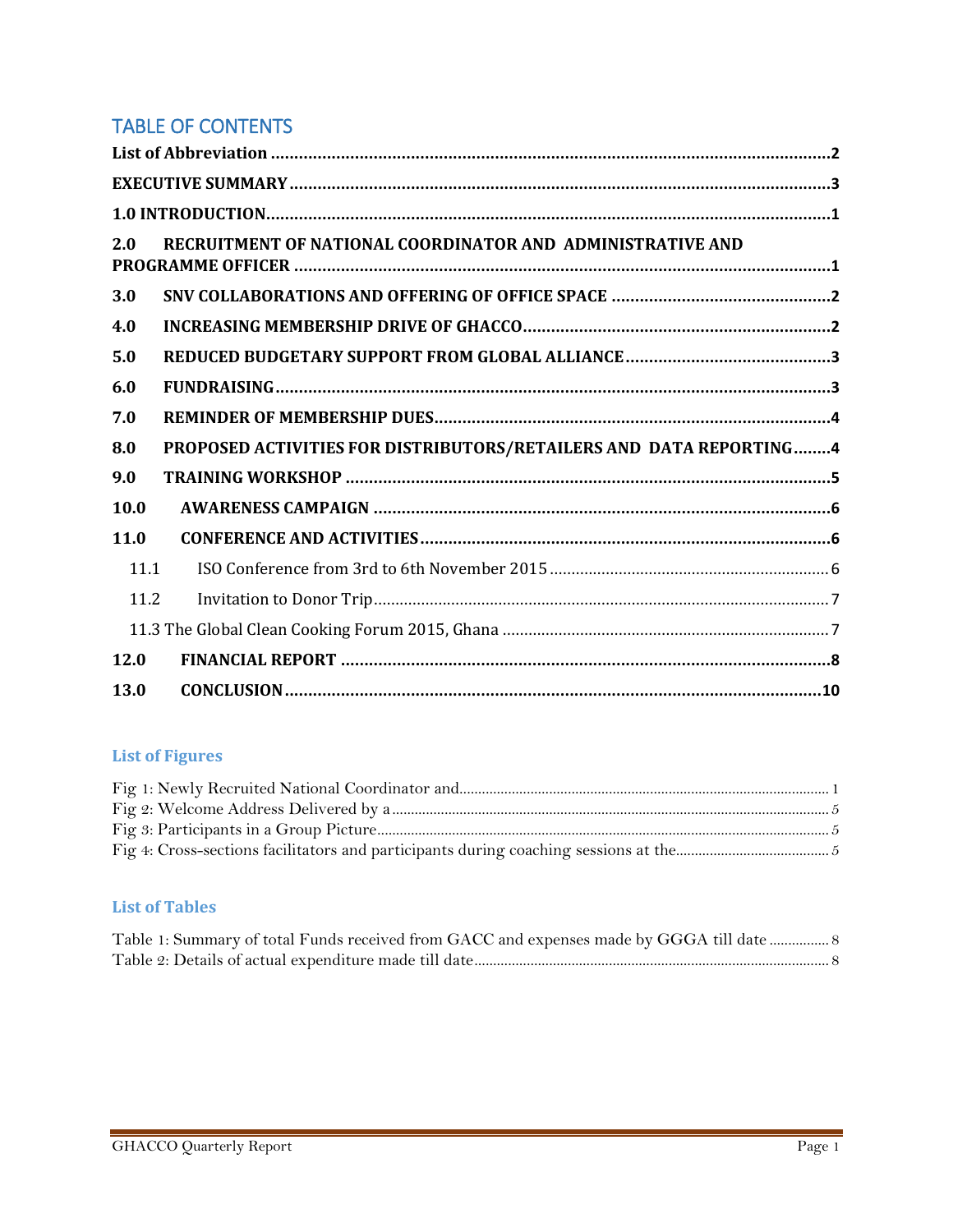# <span id="page-2-0"></span>List of Abbreviation

| <b>CSIR</b>   | <b>Council for Scientific and Industrial Research</b> |
|---------------|-------------------------------------------------------|
| <b>GACC</b>   | Global Alliance for Clean Cookstoves                  |
| <b>GHACCO</b> | Ghana Alliance for Clean Cookstoves                   |
| <b>ICS</b>    | improve Cook Stoves                                   |
| <b>ISO</b>    | International Standard Organisation                   |
| <b>KNUST</b>  | Kwame Nkrumah University of Science and Technology    |
| <b>RTKCs</b>  | Regional Testing and Knowledge Centers                |
| <b>SME</b>    | <b>Small Medium Enterprise</b>                        |
| <b>SNV</b>    | Netherlands Development Organsiation                  |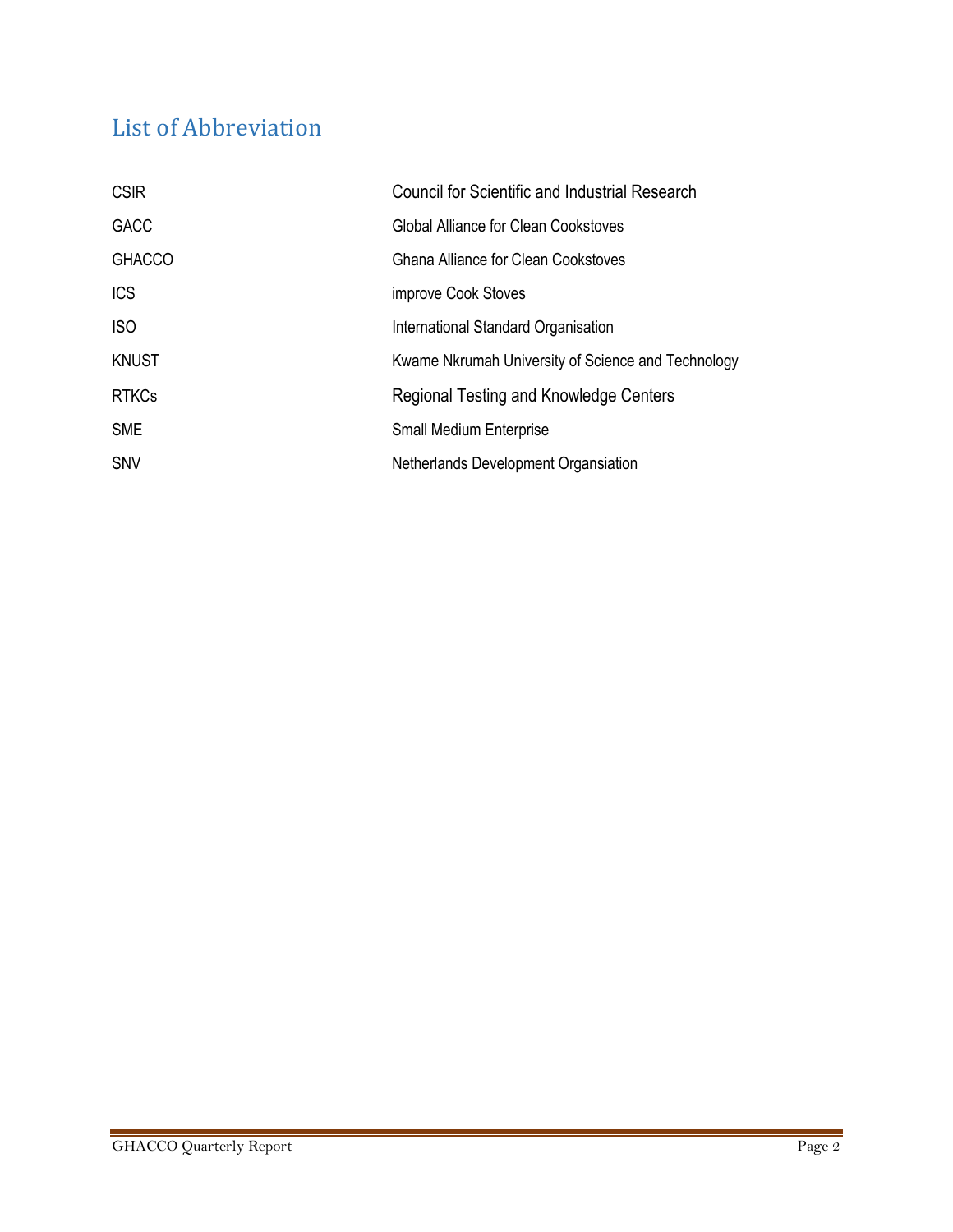### <span id="page-3-0"></span>EXECUTIVE SUMMARY

This progress report spans activities and major undertakings performed by the Ghana Alliance for Clean Cook stoves (GHACCO) between June 2015 and September 2015.

Within the quarter, GHACCO made progress by intensifying its awareness creation campaign in reaching out to stakeholders, initiating fundraising activities and capacity training workshops. Progress has also been made at various committee levels on preparations of Global Cook Clean Forum, Donor Trip among others. Despite the reduction of budgetary support from Global Alliance, GHACCO remains resolute in the delivery of key project activities highlighted in the action plan (budget 2015/2016 US\$75K as against actual US\$50K)

These activities are in fulfillment of GHACCO's objectives of strengthening and building capacity of members, creating awareness, fundraising and partnership creation and general administrative work towards up-scaling of its activities captured in the action plan for 2015.

GHACCO Members strengthened their human resource capacity needs on accounting and financial management skills, marketing and planning, and business registration processes. Member organizations, artisans and individuals were also coached on how to access SME financial credits to scale-up their production and sales.

GHACCO has recruited a National Program Coordinator and Program Officer to coordinate fund raising activities and day to day activities for the alliance and they are currently serving on some local committees, such as the Donor observation trip, ISO Conference, Stove+ Academy and Global Forum among others. GHACCO is therefore preparing fanatically towards hosting those events. GHACCO has also increased membership dues by 100% in order to meet financial targets set for the alliance. A set of strategies have been deployed to improve membership drive to ensure payment of dues.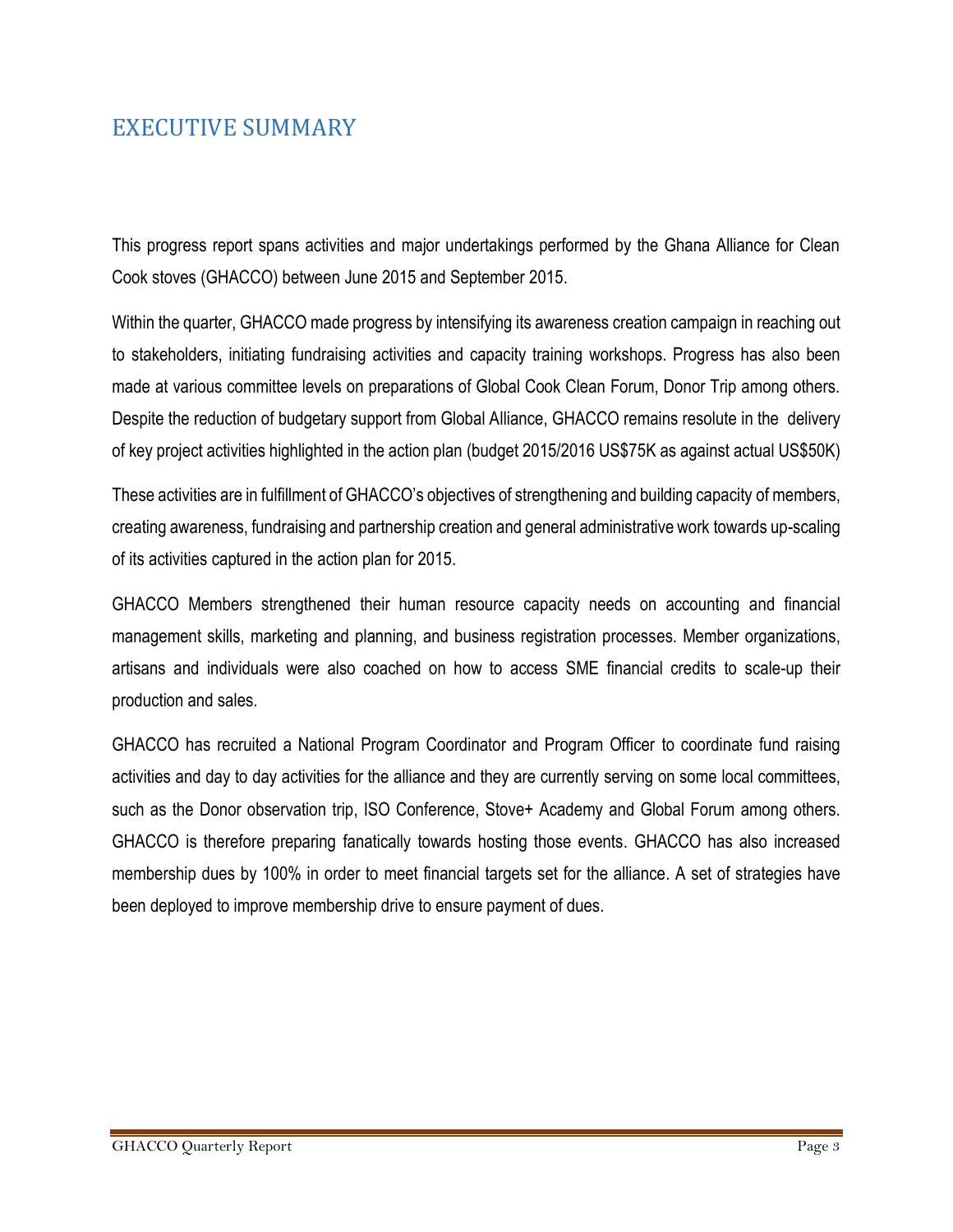## <span id="page-4-0"></span>1.0 INTRODUCTION

GHACCO as an alliance to the Global Alliance for Clean Cookstoves formed on public-private partnership, is committed to improving livelihoods, empowering women, and protecting the environment by creating a thriving global market for clean and efficient cooking solutions.

The Alliance seeks to advocate, promote and coordinate information sharing among stakeholders, and enhance capacity development, climate change, environmental/ecosystem sustainability, and efficient energy/fuel use particularly among actors in the clean cook stoves sector in Ghana. GHACCO is therefore on course to foster the adoption of five (5) million clean cook stoves and fuels by four (4) million households in Ghana by 2020.

As part of the strategy, the alliance is fostering support for the development of a thriving national market for clean cook stoves, strengthen coordination and information sharing among members (state and non-state actors). The strategy also creates a platform for enhancing capacity development of members and promoting best practices in the clean cook stove sector, mobilizing resources for actors in the sector to upscale the production and distribution of clean cook stoves.

Furthermore, the Alliance has created a collective voice for actors in the clean cook stove sector in engaging with State and international partners on matters of common interest.

## <span id="page-4-1"></span>2.0 RECRUITMENT OF NATIONAL COORDINATOR AND ADMINISTRATIVE AND PROGRAMME OFFICER

As part of coordination and administrative work, GHACCO has recruited a National Coordinator Mr. William Horsu and Mr. Raymond Kusorgbor as Administrative and Program Officer to coordinate activities of the Alliance among others. They officially commenced work on Tuesday 1st September 2015. They have been tasked with the responsibility to



**Fig 1: Newly Recruited National Coordinator (***left***) and Administrative/Program Officer (***Right***)**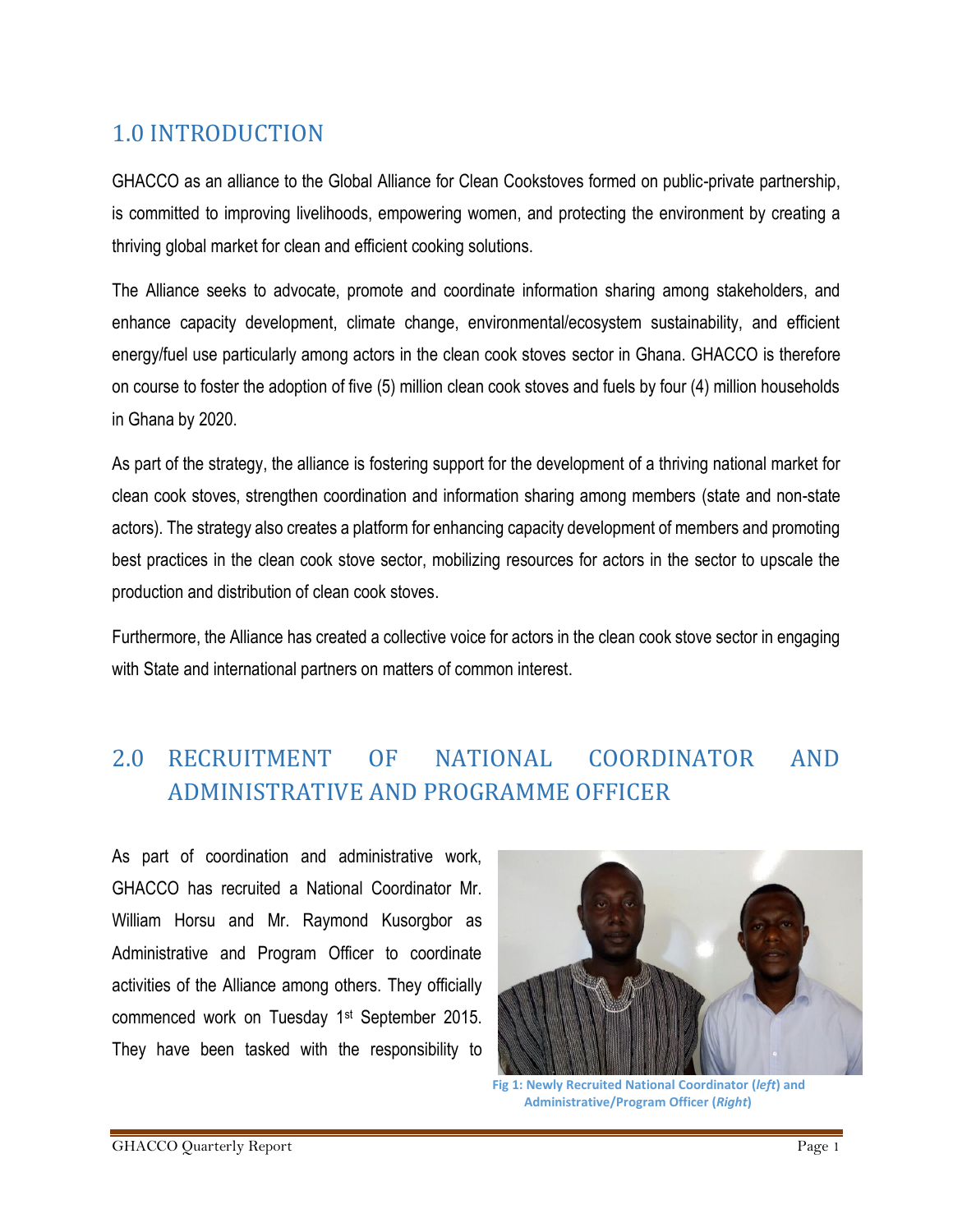support and develop a well-coordinated GHACCO with an effective and efficient day to day administration and management system.

They are also to support in fundraising and donor coordination for GHACCO and represent GHACCO and its interest in dealing with government, international and local organizations, networks and media houses in the country to raise the profile of GHACCO. This is expected to generate fruitful working relationship between government, international and local organizations.

Furthermore, they have the been tasked to ensure effective communication and information exchange both internally and with external partners as well as support in knowledge development, documentation and dissemination for GHACCO.

### <span id="page-5-0"></span>3.0 SNV COLLABORATIONS AND OFFERING OF OFFICE SPACE

The Alliance is acting as the central coordinating body to provide support and ensure effective implementation of cookstoves programs in Ghana hence working with broad stakeholder representatives including SNV among others.

The cooperation between SNV and GHACCO continues to be strengthened regarding facilitating access to clean cook stoves, technology solutions to improve livelihoods and sustainable development, management and efficient utilization of biomass to energy and also to facilitate documentation and information sharing on Clean Cook stoves and fuels in the country.

In this regard, SNV and GHACCO are yet to sign memorandum of understanding with the necessary administrative processes completed for acquiring the new ultra-modern office.

### <span id="page-5-1"></span>4.0 INCREASING MEMBERSHIP DRIVE OF GHACCO

Several strategies are progressing steadily to increase membership drive by resuscitating all inactive members and incentivize them to sustain interest. The approach of more customer service and relationship marketing strategies are considered to reach out to members who are stakeholders of GHACCO. GHACCO is designing "incentive structures" which would specify clear rewards for intended results from members who would through word of mouth, adverts among others who will bring potential stakeholders into the alliance. In this regard GHACCO is considering recommending membership-based commissions. Most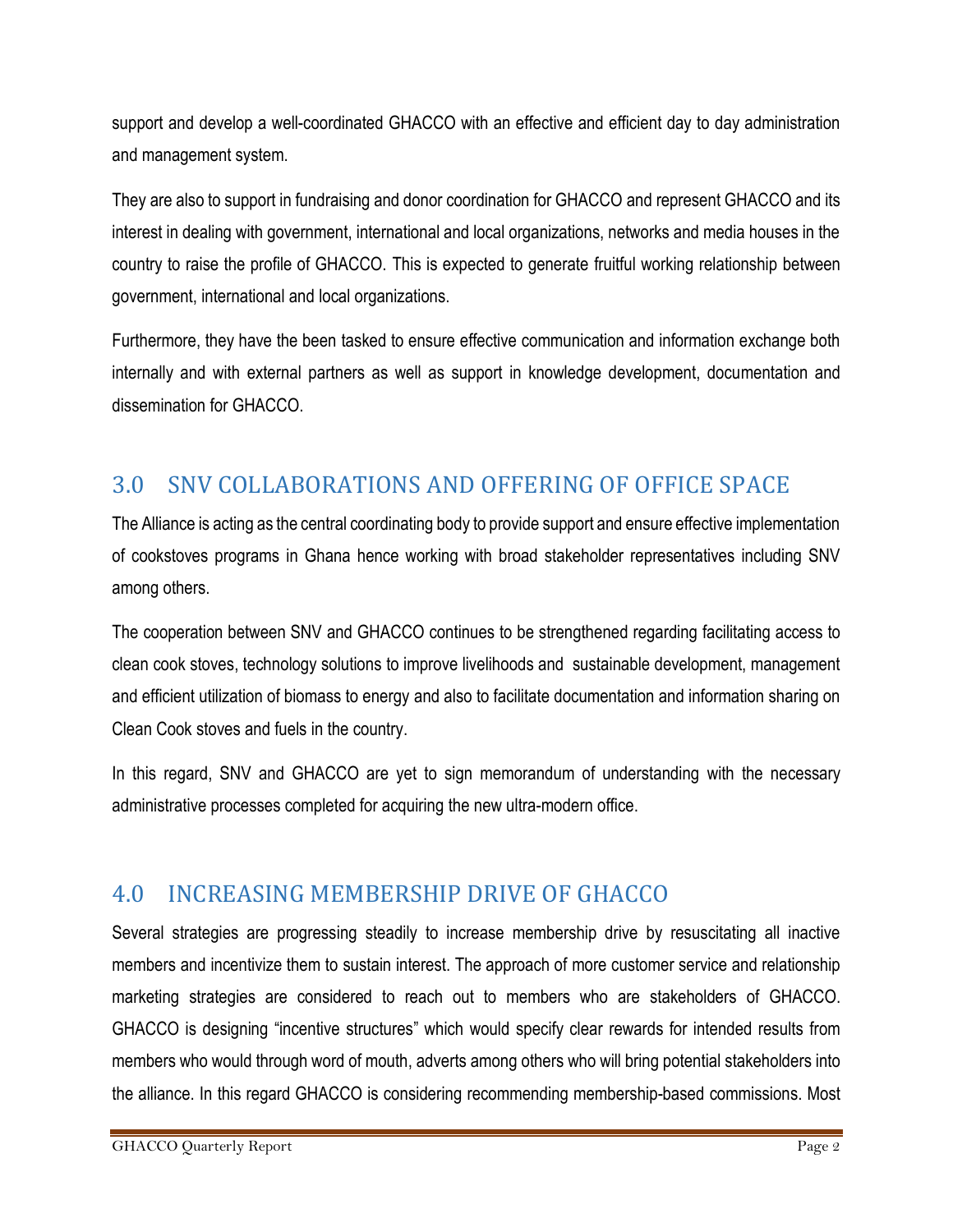commission schedules should be tied where the person receives a lower commission rate for few numbers of people brought in (Referral-induced membership drives). In this approach we would flip the incentive ratio from top to bottom by making the higher commissions applicable to the greater numbers of people. This would help stimulate organic growth of membership size.

GHACCO finalized activities to establish, communicate and educate as well as motivate members through harmonized stakeholder on social media platforms (WhatsApp) to sustaining membership drive. This would help keep members updated on issues, programs and to lure other potential members.

The Alliance has also considered geographical diversification and intensification of expanding membership drive from Accra and Kumasi. This involves networking with other women groups, associations, and institutions to educate or motivate them into joining the membership.

Furthermore, focus is now directed towards increasing volunteers in schools and various communities in the country. This would help expand membership. Membership links needs to be established with market queens of various major market centers of the country. Priority is on other organizations, businesses and institutions in the country having interest in areas of climate change, women empowerment, and livelihood empowerments among others**.** 

### <span id="page-6-0"></span>5.0 REDUCED BUDGETARY SUPPORT FROM GLOBAL ALLIANCE

Over the years, much of the budgetary supports came from Global Alliance. Due to cut in funds, the alliance is limited financially. This has marginally affected the operations of its activities nationwide. Focus is geared towards exploring external funding opportunities and payment of dues by members.

### <span id="page-6-1"></span>6.0 FUNDRAISING

The cut in funds of the alliance from the donor partners consequently affected financial muscle and budgetary allocations to some major deliverability such as Organize exhibitions stove demonstrations in at least 5 regions, Conduct research and prepare policy briefs on impact of taxes and duties on improved cookstoves materials and Train artisans on the basis of metal fabrication and safety methods.

It is in this regard that active work is in progress on external fundraising opportunities. In light of this, abstracts of GHACCO's operations has been disseminated to Norway, Netherlands, Canada, Ecofys and Climate Change Pioneers of Germany towards securing financial sponsorship packages, grants and other technical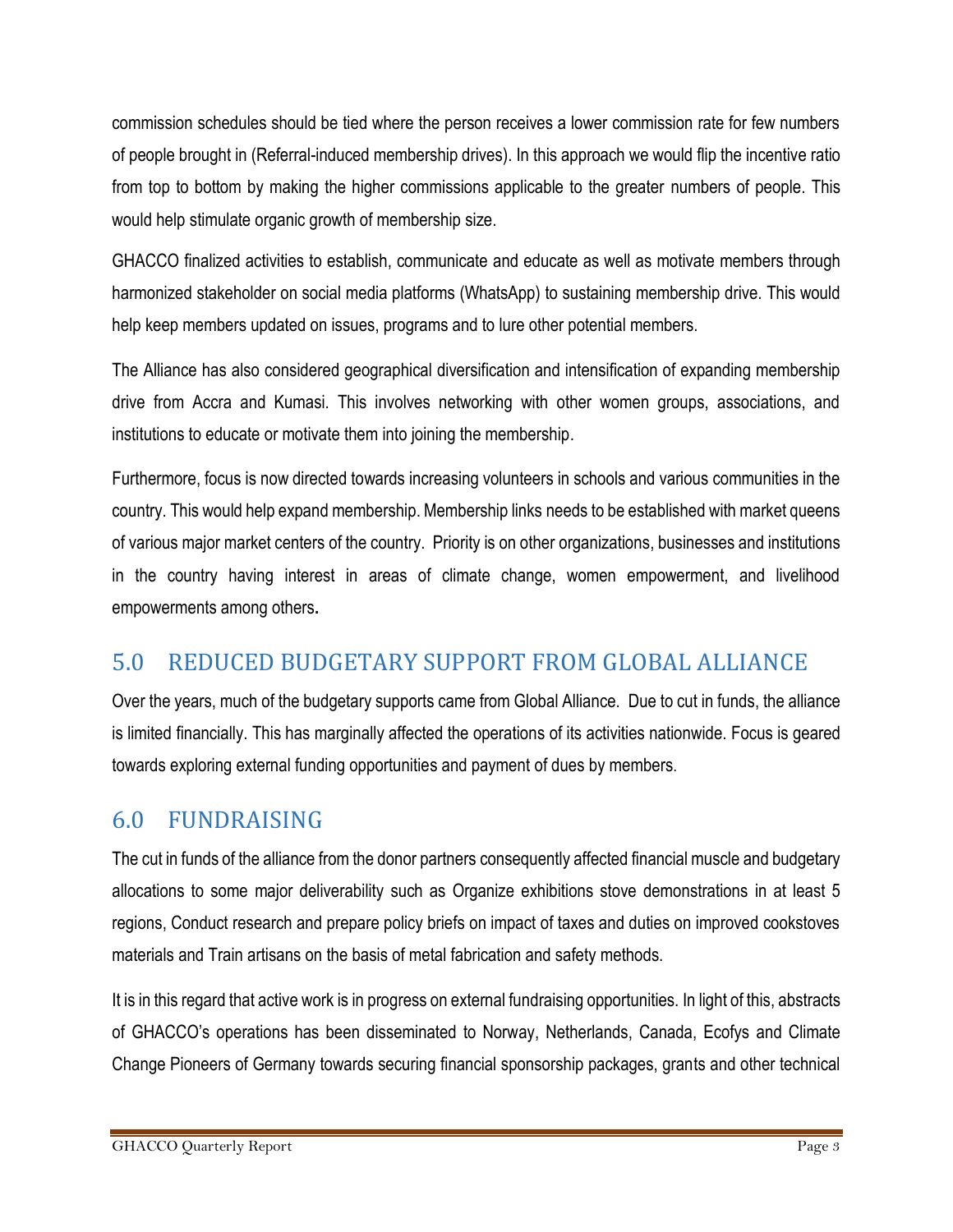collaboration with GHACCO. Work is also gradually in progress in filling fundraising templates for submission to respective donors/grant partners.

Again, contact has been established with Mr. George Oustin, Community Action Global Impact, for harnessing possible funding opportunities available at his organization. Efforts are also geared internally incountry to optimize necessary fundraising opportunities in securing grants.

Meetings are scheduled with other internal partners within the country to facilitate collaboration and other technical assistance towards fast tracking possible financial application and documentation processes. Also, work is in progress towards the formation of fundraising committees to allocate responsibilities for implementing GHACCO fundraising strategy.

### <span id="page-7-0"></span>7.0 REMINDER OF MEMBERSHIP DUES

All members of GHACCO were reminded of payment of their dues. The defaulters were encouraged to honor their financial commitments. The on-going work on harmonization of stakeholders' database onto synchronized social media platform would facilitate effective communication on dues payments *eg*. Bulk Text messages and Mobile Money Transfers for members in remote areas

## <span id="page-7-1"></span>8.0 PROPOSED ACTIVITIES FOR DISTRIBUTORS/RETAILERS AND DATA REPORTING

GHACCO is in touch with all manufacturers of improved cook stoves to collect data on their operations to facilitate effective and accurate data reporting. They were admonished and coached on human resource training and on techniques of improving accurate data keeping and reporting. The training also included distributors and retailers operating in the sector.

As part of the awareness campaign, GHACCO has arranged with many distributors and retailers to participate and also learn to improve their communication skills of selling and using the improved clean cook stoves. Many of them will be involved in the improved clean cook test demonstration. GHACCO proposed to pay working visits to some selected distributors and retailers to access possible improvements in their accounting, book-keeping, financial management skills, marketing and planning skills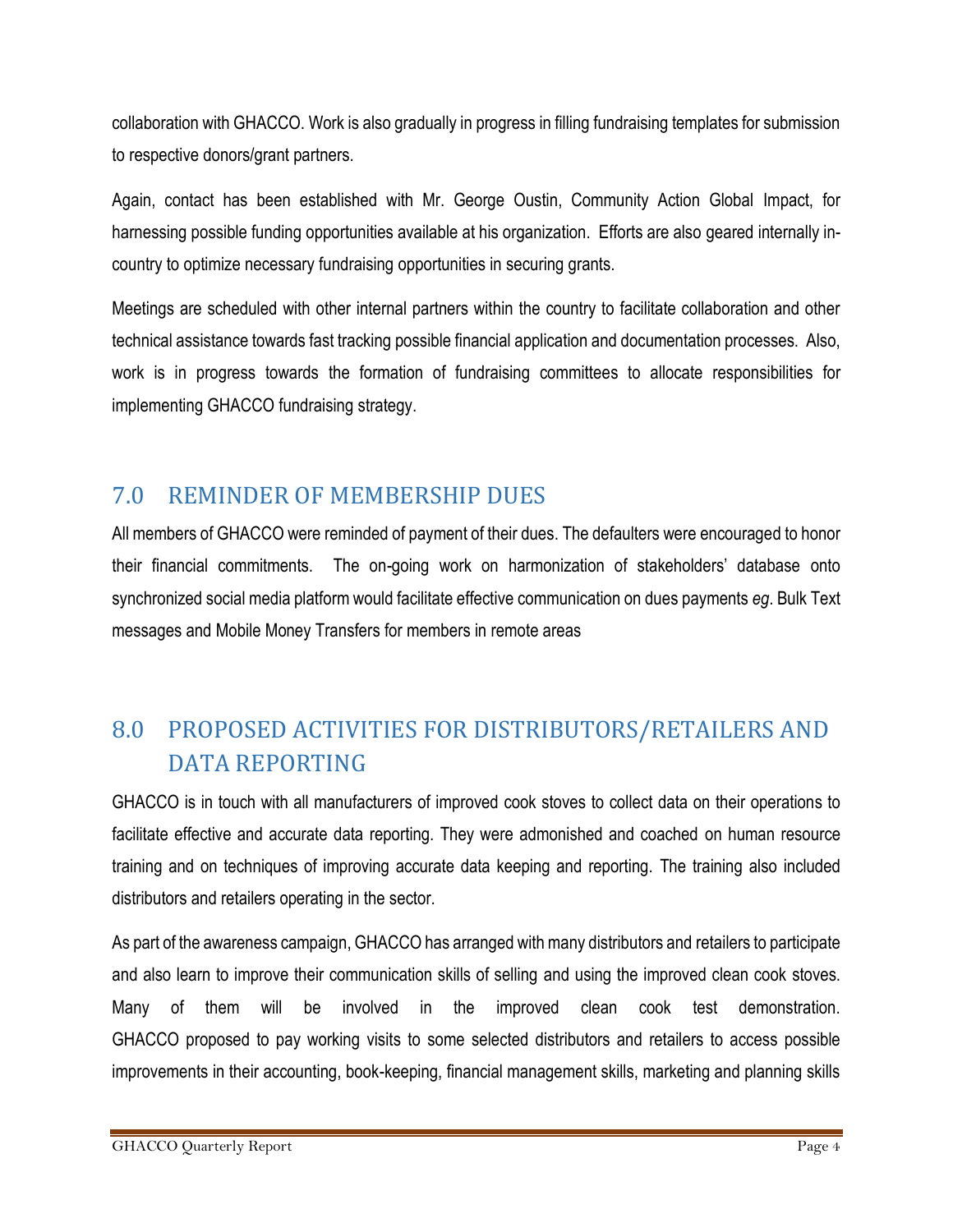learnt during the capacity training. It also affords GHACCO the opportunity to provide other technical services on improving their business.

GHACCO also proposed providing other technical assistance to enable unregistered retailers and distributors to undergo the necessary statutory registrations.

#### <span id="page-8-0"></span>9.0 TRAINING WORKSHOP

As part of its strategies, GHACCO aims to help producers upscale their production to meet the overall goals of the alliance and also educate them on the ICS. Also individuals, retailers, artisans, and owner of business in the sector are targeted to be educated on processes and procedures of registering their business along the clean cooking value chain. In line with this vision, the alliance



**Fig 2: Participants in a Group Picture**



 **Facilitator**

organized two capacity building workshops for members in Greater Accra and Ashanti Regions on Friday, 11th September 2015 and 18th September 2015 respectively. The resource persons touched on important topics including; marketing and planning, basic bookkeeping and financial management skills and Business registration.



**Fig 4: Cross-sections facilitators and participants during coaching sessions at the Training workshop**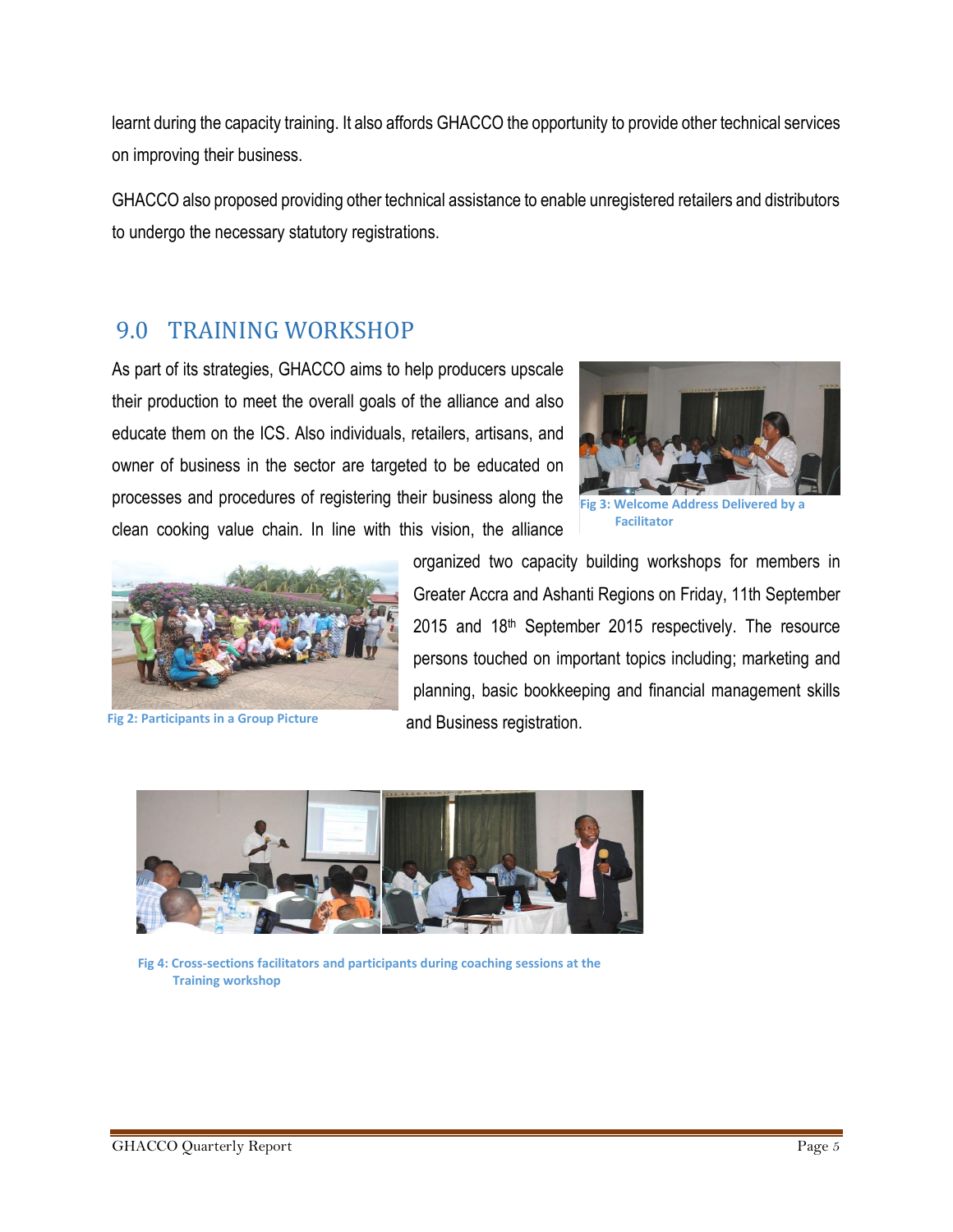### <span id="page-9-0"></span>10.0 AWARENESS CAMPAIGN

There is a lack of awareness among affected populations using traditional cook stoves on both the harmful impacts of the traditional inefficient cook stoves as well as the extant benefits of clean efficient cook stoves. Those at the bottom of the pyramid pay a heavy environmental and health price.

In this regard, GHACCO is leading awareness campaign to stimulate adoption of clean and efficient cook stoves and fuels. This social marketing awareness campaign is hugely making gains in educating and communicating on wide range of health, environmental, livelihood and gender issues.

GHACCO is leading such a campaign since this will help change attitudes and beliefs to stimulate behavioral change and ultimately lead to increase in demand, purchase, and sustained adoption of clean cook stoves and fuels.

As part of awareness campaign, GHACCO presented 40 improved Cook stoves for trial and out-doored the 40 women "ICS Advocates" to be trained in the Greater Accra Region and Ashanti Region respectively. Also, baseline data collection and questionnaires were developed. Progress on development printing, training manual and communication materials are far advanced.

## <span id="page-9-1"></span>11.0 CONFERENCE AND ACTIVITIES

#### <span id="page-9-2"></span>11.1 ISO Conference from 3rd to 6th November 2015

GHACCO is on course at intensifying the Alliance's key value propositions on standards and testing for the clean cooking community among the stakeholders.

We are helping and collaborating with institutions like CSIR and KNUST to develop standards which is essential to drive health and environmental gains in the sector.

Common standards provide a set of indicators against which to rigorously measure the performance of a technology. Ratings, based on data gathered during a consistent and independent testing process, are valuable benchmarks for stakeholders across the sector.

To make strong advocacy and share experience on harmonized testing standard at the oncoming conference, GHACCO therefore has engineered testing of cook stoves. The list of the stoves tested in the cookstoves sector includes: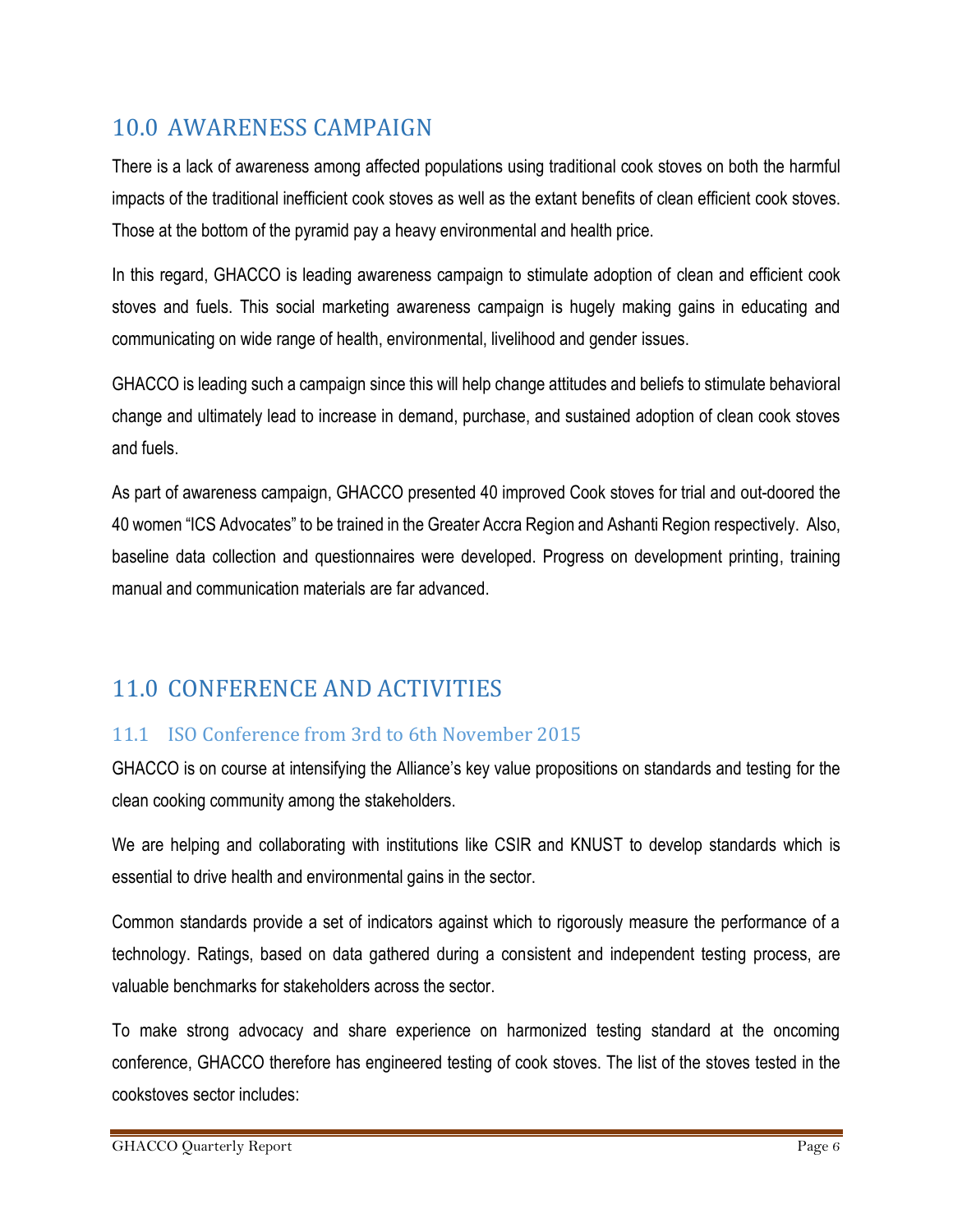- A. **Charcoal Cook stoves**: Cook mate Gyapa Universal Clean Energy Economy Cooker and Noko Kpakpa.
- B. **Wood fuel stove:** Philips
- C. **LPG Stoves :** Osujeni, Awarepa, Obaasima, Becko, Weichu, Sunny Rapid Tech, Princess Orgaz Neon Leo Star Flame King Bossman Elbee Mitsui Sun Flame Top Flame Top Mounted Suzika Anomena Ventures Klass Atag Montals K. Adu Universal Clean Energy Economy Cooker.

As part of GHACCO's collaboration in this regard, Regional Testing and Knowledge Centers (RTKCs) are supporting local producers and manufacturers with information, helping them to improve their products and communicate information on stove performance to their customers. At the upcoming ISO conference, GHACCO will report on emissions, fuel efficiency, safety, and durability. The above activities on testing and many other issues form part of the agenda for the ISO conference to be held for which preparations are in an advance stage.

#### <span id="page-10-0"></span>11.2 Invitation to Donor Trip

GHACCO actively participates in weekly review meetings, with GACC team at the Energy Commission.

As part of the planning committee, GHACCO and GACC team reviews activities/initiatives of the committee's work for the upcoming Global Forum. This includes updates on the Sites trip, logistics, resource persons, vendors, restaurants for lunch and budget among others. The rest include police escorts, food, buses for the participants. It also involves advance plans and preparation works on visit to artisan and manufacturing sites.

GHACCO would also be making short presentations on its project initiatives and activities to stimulate fundraising efforts**.** 

#### <span id="page-10-1"></span>11.3 The Global Clean Cooking Forum 2015, Ghana

We are also preparing for Global Awareness forum for various support works and GHACCO is executing all assigned responsibilities as preparation are far advanced for the forum. GHACCO is also supporting with other fundraising activities.

GHACCO and Global Alliance are actively working at various committee levels – planning, events, entertainments, Exhibitions, logistics, Sites visits, Décor, protocols and Hotels etc. to coordinate activities effectively. GHACCO is currently collaborating with other actors in the sector to ensure a successful event. GHACCO is therefore working to ensure that review meetings, stakeholder engagements, showcasing of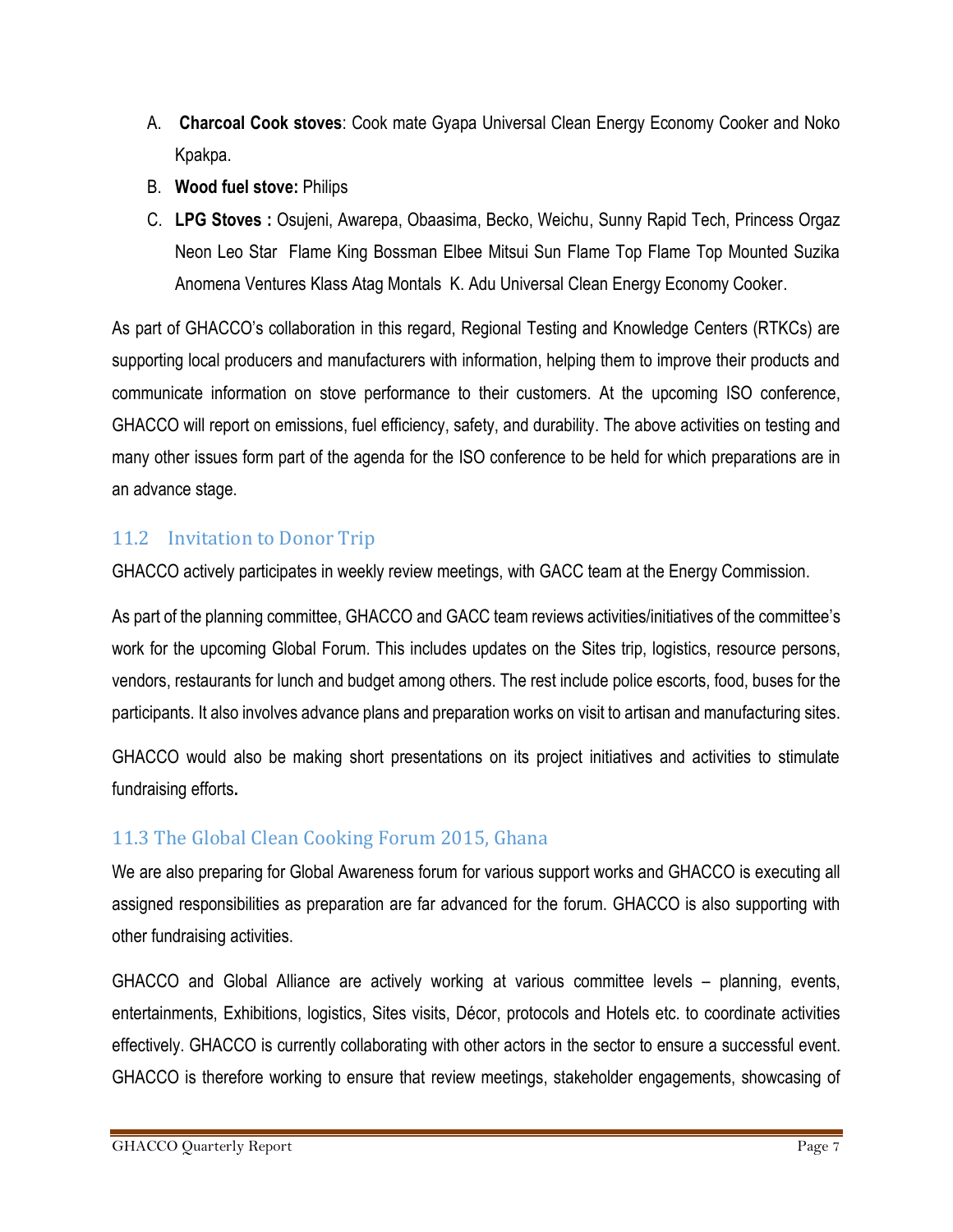modern technologies in the clean cook stoves sector and discussions of new trends and developments in the global clean cooking sector are successfully held.

The forum will also involve preliminary field trips to clean cook stove demonstration sites in Ghana as well as plenary sessions for discussions on thematic issues in the sector. Preparatory works in this regard are far advanced.

## <span id="page-11-0"></span>12.0 FINANCIAL REPORT

This section reveals the total amount of funds received from the Global Alliance for Clean Cook stoves and the expenses made till date. The report covers summary of total funds received, total expenses incurred, details of the expenditure and a narrative report.

| <b>Dates</b>                              | <b>Receipts from GACC (\$)</b> | <b>Actual Expense (\$)</b> |  |
|-------------------------------------------|--------------------------------|----------------------------|--|
| <b>June 2015</b>                          | 25,000.00                      |                            |  |
| <b>July 2015</b>                          | 6,000.00                       |                            |  |
| As at 30 September<br>2015                |                                | 15,192                     |  |
| <b>Total Received and</b><br><b>Spent</b> | \$31,000.00                    | \$15,192                   |  |
| <b>Balance as 30</b><br>September 2015    | \$15,808                       |                            |  |
| Note:                                     | Exchange Rate Used: \$1:3.625  |                            |  |

<span id="page-11-1"></span>**Table 1: Summary of total Funds received from GACC and expenses made by GHACCO till date**

#### <span id="page-11-2"></span>**Table 2: Details of actual expenditure made till date**

| <b>ACTIVITIES</b> | <b>DETAILS</b>                                                                                              | <b>EXPENDITURE</b><br><b>GHC</b> | <b>EXPENDITURE</b><br>USD(S) |
|-------------------|-------------------------------------------------------------------------------------------------------------|----------------------------------|------------------------------|
| 1. Meetings       | Local Planning Committee for the Global<br>forum, sites visit, visit Vendors and<br>Ministries for 3 months | 4,750                            | 1,321                        |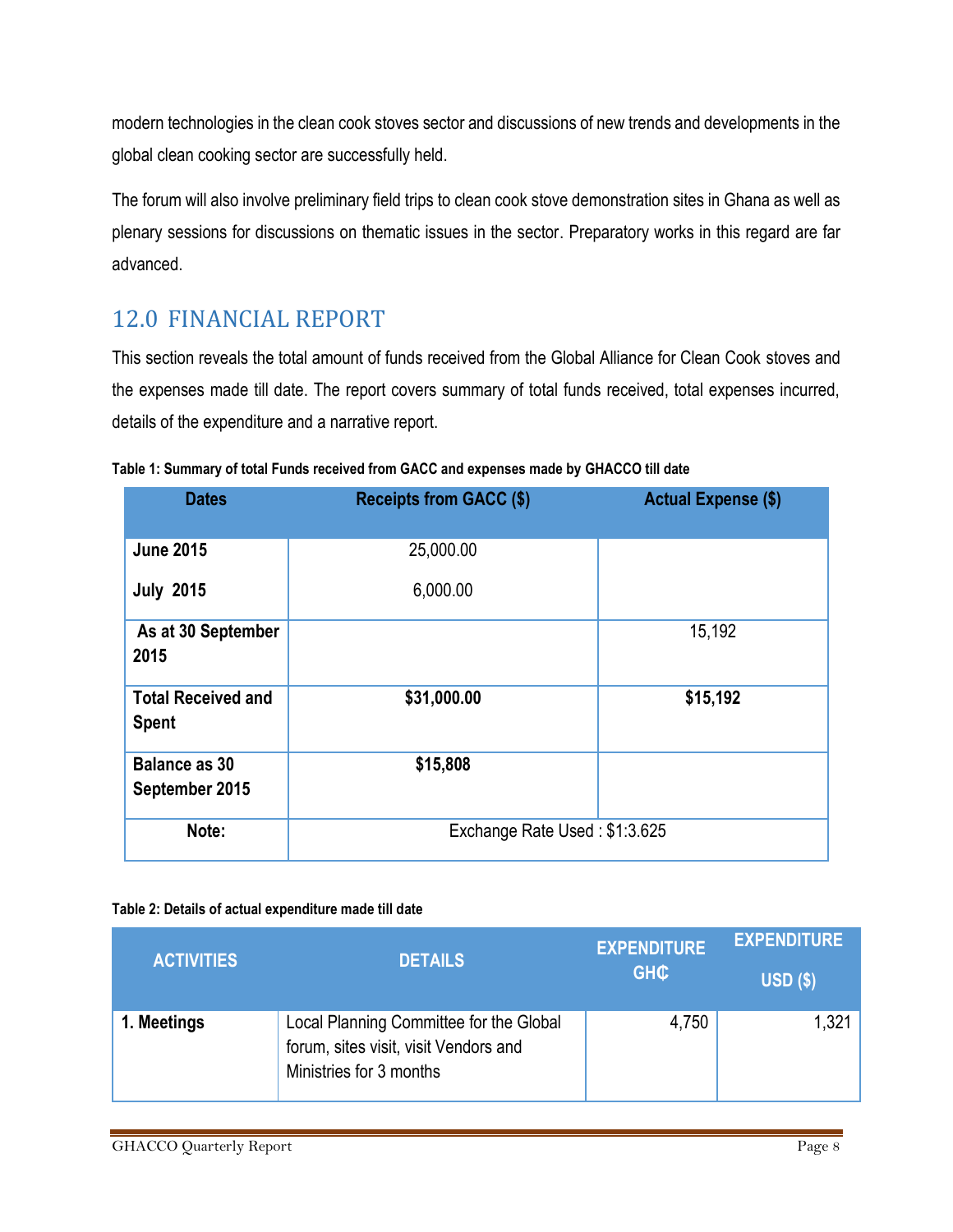| <b>ACTIVITIES</b>                                                               | <b>DETAILS</b>                                                                               | <b>EXPENDITURE</b><br><b>GHC</b> | <b>EXPENDITURE</b><br>$USD($ \$) |
|---------------------------------------------------------------------------------|----------------------------------------------------------------------------------------------|----------------------------------|----------------------------------|
| 2. Training of<br>Manufacturers,<br><b>Distributors and</b><br><b>Retailers</b> | Stationery, Food, accommodation,<br>allowances, transportation, set up, Accra<br>and Kumasi  | 8,600                            | 2,372                            |
| 3. Printing of<br><b>Resource Materials</b>                                     | Training Manual for Accra and Kumasi                                                         | 3,000                            | 826                              |
| 4. Awareness<br>Campaign women                                                  | Awareness Campaign for women in Accra<br>and Kumasi (Training or Trainers)                   | 7,786                            | 2,148                            |
| 5. Payment to<br><b>GACC Vendor</b>                                             | Payment to Obed Kwame Bioh on behalf<br>of GACC                                              | 8,464                            | 2,821                            |
| 6. Car Rental for<br><b>Audrey</b>                                              | Car was rented for Audrey for a day<br>including Gas                                         | 470                              | 130                              |
| 7. Executives and<br><b>Planning Committee</b><br>members Meeting               | LPC and Executives meeting, Food,<br>Upcoming conference at Alisa Hotel                      | 3,444                            | 950                              |
| 8. Administration                                                               | Phone calls, Printing, Gas, Internet and<br><b>Bank Charges</b>                              | 3,060                            | 844                              |
| 9. Staff Salary                                                                 | Working hours for Key and supporting<br>staff(National Coordinator and<br>Programme Officer) | 13,700                           | 3,779                            |
| <b>Grand Total</b>                                                              |                                                                                              | GHC 52,894                       | <b>US\$ 15,192</b>               |